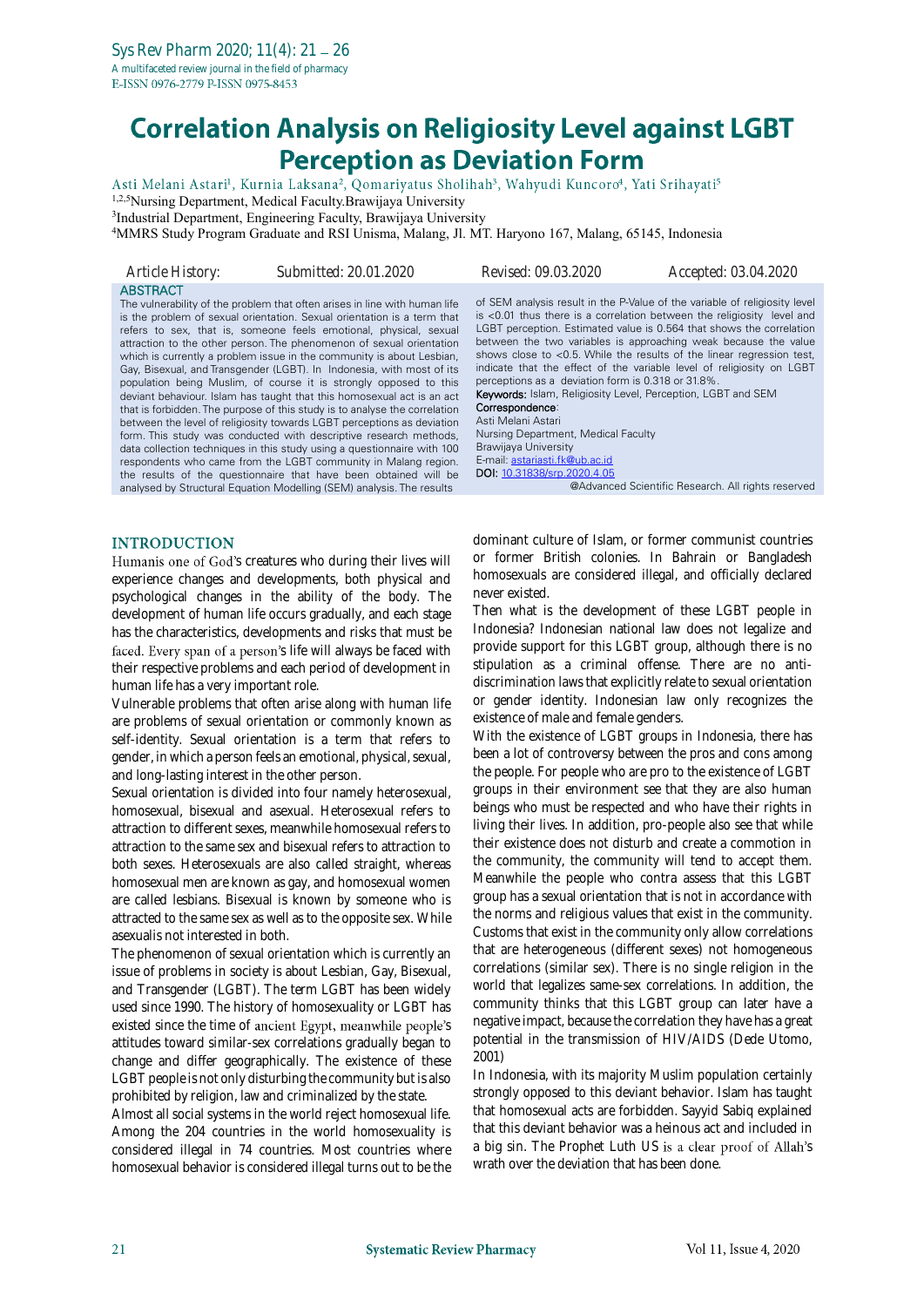Therefore, based on background, the author will conduct research entitled "Correlation Analysis on Religiosity Level **Against LGBT Perception as Deviation Form.**

## **RESEARCH METHOD**

This research was conducted by descriptive research method. The purpose of this study, which is to describe a number of variables relating to the problem and the unit under study among the phenomena tested. In this study the technique used to collect research data, namely the questionnaire as an instrument to answer a set of questions or written statements to respondents. Respondents from this study consisted of 100 people of the member of LGBT in Malang area.

Obtained data that results from the questionnaire, will be analyzed using Structural Equation Modeling (SEM) analysis.

Lesbian, Gay, Bisexual, and Transgender (LGBT)

Figure 1: LGBT Flag

Source: Wikipedia

**1.**

Before the term LGBT emerged, the first term used was "homosexual", but this term was said to contain negative connotations and tended to be replaced by "homophiles" in the 1950s and 1960s, then again changed terms to gay and lesbian in the 1970s. The term "gay and lesbian" phase becomes more common as these lesbian and gay identity groups are increasingly formed, then bisexuals and transgender people also demand the same recognition and create a larger community.

The existence of the term LGBT in the world provides a close correlation with the emergence of problems of sexual orientation and sexual behavior. Sexual orientation itself is divided into four namely heterosexual, homosexual, bisexual and asexual. Heterosexual refers to attraction to different sexes, meanwhile homosexual refers to attraction to the same sex and bisexual refers to attraction to both sexes. Heterosexuals are also called straight, whereas homosexual men are known as gay, and homosexual women are called lesbians. Bisexual is known by someone who is attracted to the same sex as well as to the opposite sex. While asexual is not interested in both.

As for what is meant by sexual behavior is a way for someone to express their sexual relations. This sexual behavior is a behavior that describes the expression with the presence of eroticism. Eroticism itself is the ability to consciously experience sexual desire and drive, orgasm or perhaps other pleasurable and sex-related things.

From this explanation can be drawn terms related to this LGBT. First is Lesbian. Lesbian is a label that is erased to women who have sexual desires or emotions to other women (homosexual).

Second is Gay. In contrast to lesbians, gay is a man who has a tendency for sexual desire or emotion towards other men. Initially the word gay was used to indicate the meaning of joy and pleasure, but gradually the word gay in experienced a shift in meaning and is now known in society as a term for someone who has experienced sexual deviations.

Third is bisexual. Bisexual is a double sexual orientation. Where bisexual has a sexual attraction to men and women. These bisexual individuals are those who feel comfortable and interested in homosexual and heterosexual lives.

The fourth or last term is transgender. Transgender is a term to indicate someone who has a gender with biologically different sexes. A transgender person may have heterosexual, bisexual, gay or even asexual identity. There are several forms of transgender, including cross-dressers, drag queens, drag kings, masculine women and graceful men. There is confusion in the community regarding the term's transgender and transsexual. There is an assumption that these two terms have the same meaning, but in fact transgender is more directed to the person who is of a different gender properly, whereas transsexual refers to people who change their life habits and sexual orientation biologically, contrary to what they have from birth.

## DATA TESTING AND PROCESSING

Below is the result of testing and processing of data obtained from the questionnaire that has been distributed.

### **Test Analysis of SEM**

6.1 **Test Analysis of SEM**<br>Data from the questionnaire statements by respondents were then analyzed using SEM on SPSS 22software of AMOS. To facilitate the analysis, a SEM model was made between the religious level variables and LGBT perceptions. The following is a SEM model between the religiosity level variables indicated by the name of totx1 and the LGBT perception variable indicated by the name of totx2.

| <b>Contract Contract</b><br>÷ | totx2 |
|-------------------------------|-------|

Figure 2: The Result of Correlation Model of Religiosity Level and Perception Variables

| Table 1. Regression Weights Result |
|------------------------------------|
|------------------------------------|

Regression Weights: (Group number 1 - Default model)

|                                                       | Estimate S.E. C.R. P La |  |  |
|-------------------------------------------------------|-------------------------|--|--|
| $\text{totx2} \leq -1 \text{totx1}$ 547 080 6.800 *** |                         |  |  |

Based on the results of the Regression Weights output above in column P shows the value of the P-Value with the symbol \*\*\* indicates that the value of P-Value <0.01. The research hypothesis is as follows:

H0: There is no correlation between the religiosity level and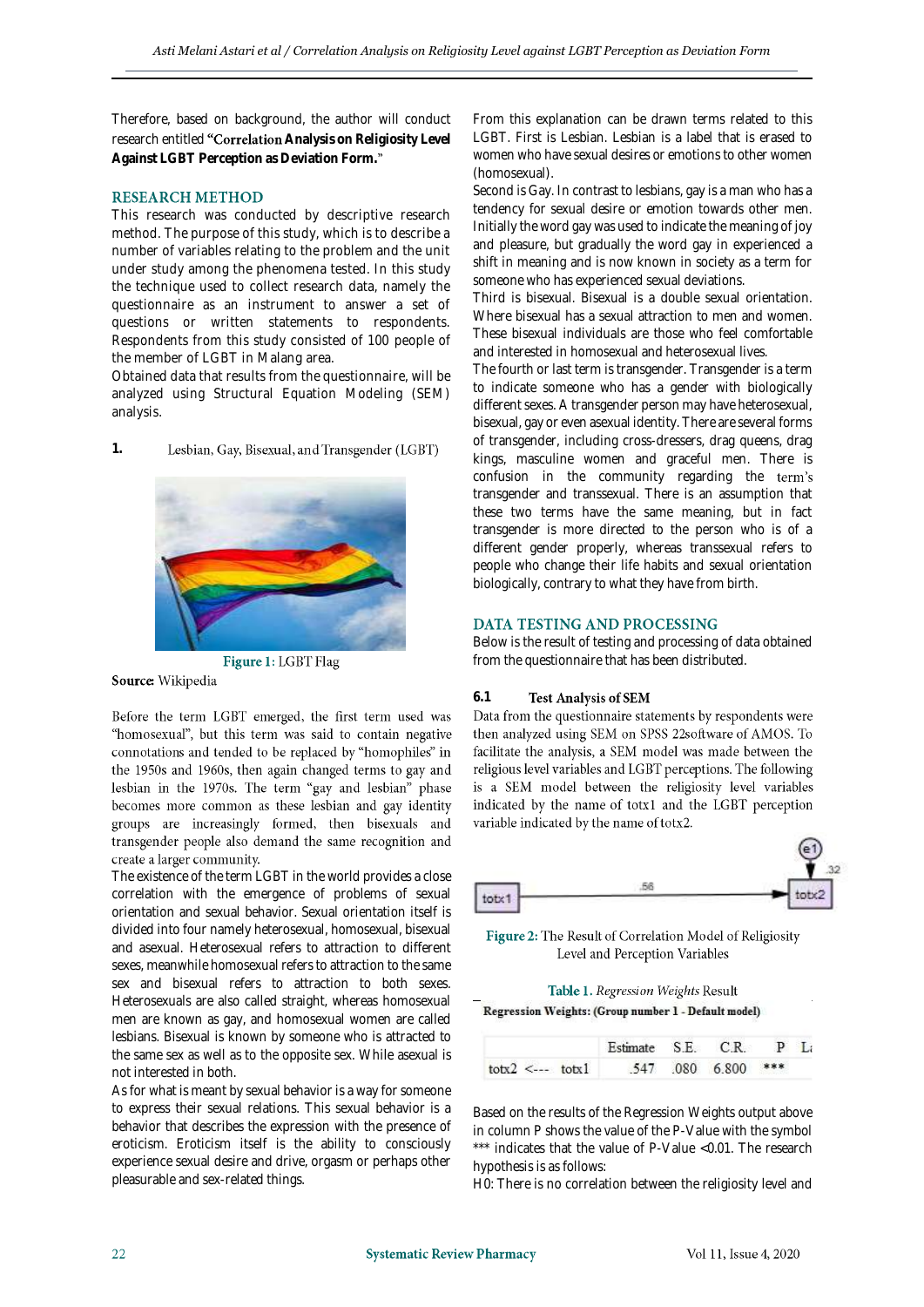### perception variables

H1: There is correlation between religiosity level and perception variables

In this case the test statistic used is P-Value> Significance level (0.05) then H0 is accepted and P-Value <Significance level (0.05) then H0 is rejected.

According to the results of the output that has obtained P-Value of religiosity level variable is<0.01 so that H0 is rejected. Then this level of religiosity variable has a positive correlation with the perception variable.

### Table2.Standardized Regrression WeightsResult Standardized Regression Weights: (Group number 1 - Default mode

|                                       | Estimate |
|---------------------------------------|----------|
| $\text{totx2} \leq -1$ $\text{totx1}$ | -564     |

The estimate shows how strong the correlation is, the greater the stronger the minimum is 50% (0.5), the value <0.5 then the correlation is very weak. Based on the Standardized Regression Weights table above, it can be seen that the variable level of religiosity and perception have an approach that is close to weak because the value indicates close to 0.5.

|                                             | <b>Table3.</b> Variances ModelResult |                    |               |  |         |  |
|---------------------------------------------|--------------------------------------|--------------------|---------------|--|---------|--|
| Variances: (Group number 1 - Default model) |                                      |                    |               |  |         |  |
|                                             | Estimate                             | S.E.               | C.R           |  | P Label |  |
| totx1                                       |                                      | 69.382 9.862 7.036 |               |  |         |  |
| 1 ه                                         |                                      |                    | $6317$ $7036$ |  |         |  |

H0: There is no correlation between the briefing variable and the motivation variable

H1: There is a correlation between the briefing variable and the motivation variable

The P-Value in the covariances table shows a number <0.01 which is smaller than 0.05, so H0 is rejected, which means there is a correlation between the level of religiosity and LGBT perceptions.

### **6.2** Reliability and Validity Test of Religiosity Level Variable $(X_1)$

Reliability is an index used to indicate the extent to which a measuring instrument is used twice to measure the same symptoms, then the measuring instrument (questionnaire) is reliable. In other words, reliability shows the consistency of a measuring instrument in measuring the same symptoms. Reliability can also indicate the extent to which the gauge is reliable and avoids errors when measuring.

The table below is the result of the religiosity level variable reliability test  $(X_1)$  using software of SPSS 25.

Table4. Reliability Test Result of Religiosity Level Variable  $(X_1)$ 

| <b>Reliability Statistics</b> |                               |             |  |  |  |  |
|-------------------------------|-------------------------------|-------------|--|--|--|--|
|                               | Cronbach's Alpha              |             |  |  |  |  |
|                               | <b>Based</b>                  | $_{\rm on}$ |  |  |  |  |
| Cronbach's Alpha              | Standardized Items N of Items |             |  |  |  |  |

| .771 | .763                                                       | 25 |  |
|------|------------------------------------------------------------|----|--|
|      | Based on the reliability test using SPSS 25, the output of |    |  |
|      |                                                            |    |  |

Cronbach's alpha is  $> 0.06$  which is 0.763. So that it can be stated that all the items in the questionnaire religiosity levelvariable  $(X_1)$  is reliable.

Validity test shows the extent to which the questionnaire can measure what is the focus of the researcher. Below is the result of the validity test of the religiosity level variable  $(X_1)$  using software of SPSS 25.

Table 5. Validity Test Result of Religiosity Level Variable  $(X_1)$ 

|      | <b>Item-Total Statistics</b> |                |                          |             |             |
|------|------------------------------|----------------|--------------------------|-------------|-------------|
|      | Scale                        |                | Corrected Squared        |             | Cronbach's  |
|      | Mean                         | ifScale        | Item-Total               | Multiple    | Alpha<br>if |
|      | Item                         | Variance       | if Correlatio Correlatio |             | Item        |
|      | Deleted                      | Item Deleted n |                          | $\mathbf n$ | Deleted     |
| X11  | 93.05                        | 69.139         | .378                     | .556        | .773        |
| X12  | 93.36                        | 68.899         | .367                     | .643        | .774        |
| X13  | 93.88                        | 65.016         | .362                     | .573        | .762        |
| X14  | 94.40                        | 65.253         | .417                     | .699        | .770        |
| X15  | 93.50                        | 69.525         | .418                     | .480        | .776        |
| X16  | 93.74                        | 64.134         | .369                     | .425        | .760        |
| X17  | 93.65                        | 65.058         | .377                     | .556        | .760        |
| X18  | 93.60                        | 70.101         | .443                     | .397        | .780        |
| X19  | 94.35                        | 64.856         | .420                     | 342         | .771        |
| X110 | 93.60                        | 69.071         | .362                     | .589        | .774        |
| X111 | 93.55                        | 67.159         | .576                     | .406        | .770        |
| X112 | 93.71                        | 69.986         | .438                     | .535        | .781        |
| X113 | 93.71                        | 64.935         | .365                     | .616        | .761        |
| X114 | 93.70                        | 59.869         | .632                     | .746        | .742        |
| X115 | 93.99                        | 61.768         | .452                     | .632        | .754        |
| X116 | 93.76                        | 61.861         | .524                     | .776        | .750        |
| X117 | 94.00                        | 62.121         | .512                     | .756        | .751        |
| X118 | 93.99                        | 65.606         | .365                     | .414        | .762        |
| X119 | 93.88                        | 62.309         | .592                     | .641        | .748        |
| X120 | 94.34                        | 62.267         | .439                     | .726        | .755        |
| X121 | 94.06                        | 62.360         | .437                     | .599        | .755        |
| X122 | 93.90                        | 63.626         | .491                     | .575        | .754        |
| X123 | 94.37                        | 64.943         | .525                     | .673        | .770        |
| X124 | 93.83                        | 66.163         | .454                     | .430        | .766        |
| X125 | 94.32                        | 64.099         | .391                     | .653        | .765        |

Based on the validity test using SPSS 25, the output obtained is that all corrected item-total correlation values are greater than the R table value of 0.3610 with a significance level of 0.05 and the total sample of 100 respondents. So it can be stated that all the question items on the product variable questionnaire  $(X_1)$  is valid.

### **6.3**Reliability and Validity Test of Perception Variable  $(X_2)$

The table below is the result of the perception variable reliability test  $(X_2)$  using software of SPSS 25.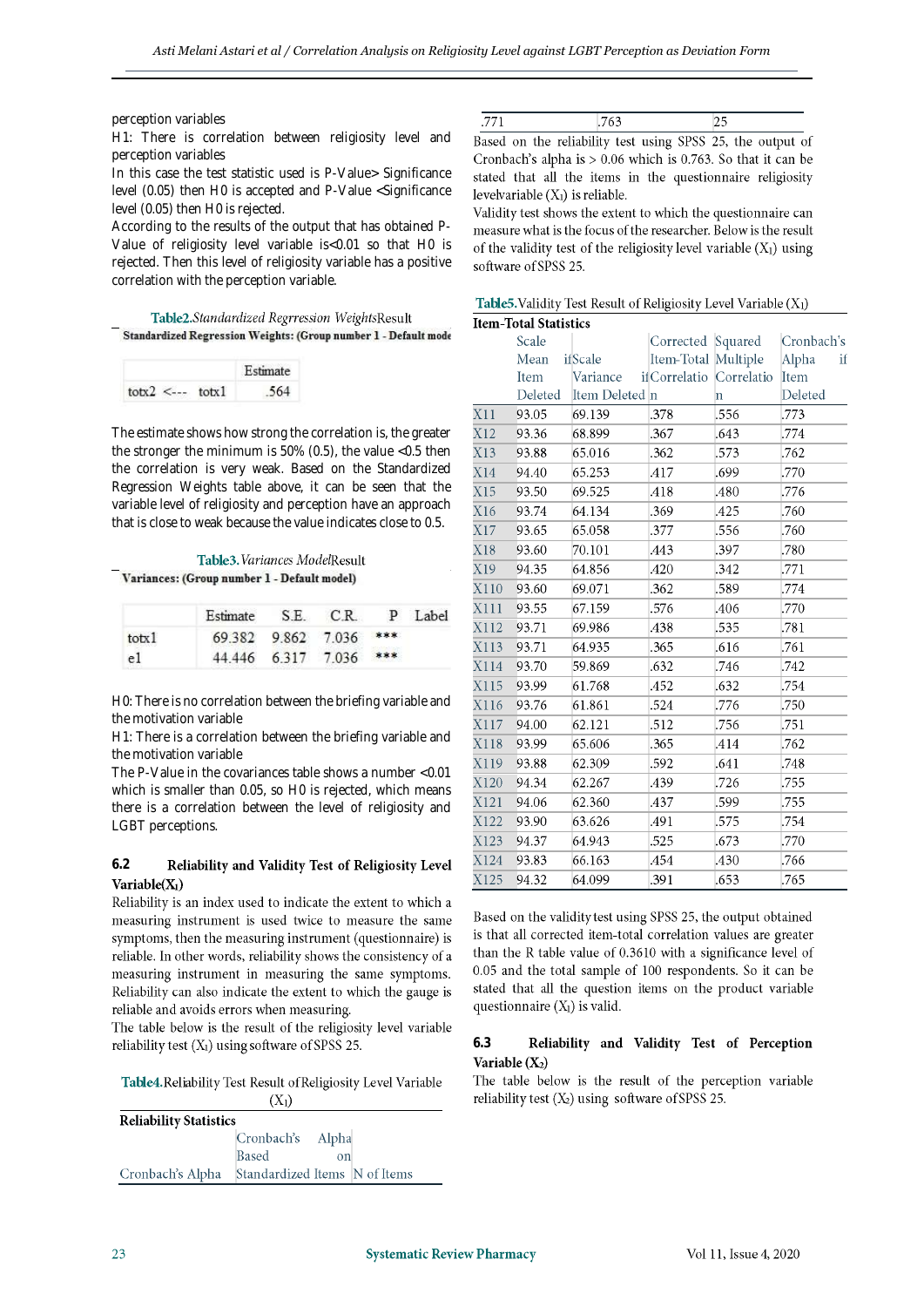| <b>Table6.</b> Reliability Test Result of Perception Variable $(X_2)$ |                               |    |  |  |  |  |  |
|-----------------------------------------------------------------------|-------------------------------|----|--|--|--|--|--|
| <b>Reliability Statistics</b>                                         |                               |    |  |  |  |  |  |
|                                                                       | Cronbach's Alpha              |    |  |  |  |  |  |
|                                                                       | <b>Based</b><br>$_{\rm on}$   |    |  |  |  |  |  |
| Cronbach's Alpha                                                      | Standardized Items N of Items |    |  |  |  |  |  |
| -874                                                                  | .865                          | 15 |  |  |  |  |  |

Based on the reliability test using SPSS 25, the output of Cronbach's alpha is  $> 0.06$  which is 0.865. So that it can be stated that all the item questions on the perception variable  $(X_2)$  questionnaire is reliable. Below this is the validity test results of the perception variable  $(X_2)$  using software of SPSS 25.

|      | <b>Item-Total Statistics</b> |                                  |                   |                       |               |  |  |
|------|------------------------------|----------------------------------|-------------------|-----------------------|---------------|--|--|
|      | Scale                        | Scale                            | Corrected Squared |                       |               |  |  |
|      | Mean                         | ifVariance ifItem-Total Multiple |                   |                       | Cronbach's    |  |  |
|      | Item                         | Item                             |                   | Correlatio Correlatio | Alpha if Iten |  |  |
|      | Deleted                      | Deleted                          | n                 | $\mathbf n$           | Deleted       |  |  |
| X21  | 51.48                        | 56.050                           | .574              | .590                  | .864          |  |  |
| X22  | 51.48                        | 58.878                           | .599              | .668                  | .864          |  |  |
| X23  | 51.93                        | 53.763                           | .734              | .749                  | .855          |  |  |
| X24  | 51.93                        | 55.076                           | .662              | .731                  | .859          |  |  |
| X25  | 51.53                        | 61.120                           | .365              | .610                  | .874          |  |  |
| X26  | 51.51                        | 55.222                           | .610              | .604                  | .862          |  |  |
| X27  | 51.55                        | 60.028                           | .462              | .612                  | .869          |  |  |
| X28  | 51.90                        | 54.232                           | .706              | .783                  | .857          |  |  |
| X29  | 51.91                        | 54.366                           | .659              | .739                  | .859          |  |  |
| X210 | 51.50                        | 63.101                           | .431              | .565                  | .877          |  |  |
| X211 | 51.22                        | 61.709                           | .399              | .422                  | .875          |  |  |
| X212 | 51.37                        | 63.367                           | .423              | .472                  | .877          |  |  |
| X213 | 52.07                        | 54.328                           | .663              | .760                  | .859          |  |  |
| X214 | 51.97                        | 54.332                           | .625              | .671                  | .861          |  |  |
| X215 | 51.55                        | 62.816                           | .372              | .535                  | .876          |  |  |

Based on the validity test using SPSS 25, the output obtained is that all corrected item-total correlation values are greater than the R table value of 0.3610 with a significance level of 0.05 and the total sample of 100 respondents. So it can be stated that all the questions in the perception variable questionnaire  $(X_2)$  is valid.

#### $6.4$ **Correlation Test Analysis**

The following is the result of correlation analysis conducted to see the correlation between variable  $X_1$  and variable  $X_2$ .

Table8: Correlation Test Result

| <b>Correlations</b> |          |          |
|---------------------|----------|----------|
|                     | totxl    | totx2    |
| Pearson Correlation |          | $.564**$ |
| Sig. (2-tailed)     |          | .000     |
| N                   | 100      | 100      |
| Pearson Correlation | $.564**$ |          |
| Sig. (2-tailed)     | .000     |          |
| N                   | 100      | 100      |
|                     |          |          |

\*\*. Correlation is significant at the 0.01 level (2-tailed).

Table 5 shows the Correlation value. Based on the testing criteria H0 is accepted if the Sig value > 0.05 and H0 is rejected if the Sig value  $<$  0.05.

According to the results of correlation testing it was found that the Sig value on both variables namely the level of religiosity and perceived value was less than 0.05, which means that the level of religiosity had a correlation with the variable perception of LGBT attitudes as a form of deviation.

#### $6.5$ **Linear Regression Test Analysis**

This linear regression method is intended to find out how much the level of influence between the level of religiosity with LGBT perceptions. This linear regression calculation uses the Anova test.

|  | ANOVA <sup>a</sup> |            |           |    |          |        |                   |
|--|--------------------|------------|-----------|----|----------|--------|-------------------|
|  | Model              |            | Sum<br>οt |    | Mean     |        |                   |
|  |                    |            | Squares   | df | Square   |        | Sig.              |
|  |                    | Regression | 2076.184  |    | 2076.184 | 45.779 | .000 <sub>p</sub> |
|  |                    | Residual   | 4444.566  | 98 | 45.353   |        |                   |
|  |                    | Total      | 6520.750  | 99 |          |        |                   |

- b. Predictors: (Constant), totx1

- According to the table 9 it is known that the value of Sig  $(0,000)$  <0.05, then H0 is rejected and H1 is accepted. So it \_ can be concluded that there is an influence of the level of religiosity variable on LGBT perceptions.

### Table10: Model Summary

| Model Summary.                 |                   |        |          |                 |                          |                |    |    |        |         |
|--------------------------------|-------------------|--------|----------|-----------------|--------------------------|----------------|----|----|--------|---------|
|                                |                   |        |          | Std.            | <b>Change Statistics</b> |                |    |    |        |         |
|                                |                   |        |          | Error of        | R                        |                |    |    |        |         |
|                                |                   | R      | Adjusted | the             | Square                   | F              |    |    | Sig. F | Durbin- |
| Model                          | R                 | Square | R Square | Estimate Change |                          | Change df1 df2 |    |    | Change | Watson  |
| 1                              | .564 <sup>a</sup> | .318   | .311     | 6.734           | .318                     | 45.779         | 1. | 98 | .000   | 1.438   |
| a Pradictors: (Constant) toty1 |                   |        |          |                 |                          |                |    |    |        |         |

b. Dependent Variable: totx2

In the table above, the magnitude of the influence or contribution of the independent variable  $(X)$  together against the variable (Y) can be seen from the magnitude of the double determination coefficient  $(R^2)$ , which is a value between zero and one. If R<sup>2</sup> obtained from the calculation results is getting bigger (close to 1) then the effect of the independent variable on the dependent variable is getting bigger, and vice versa if the calculation results are getting smaller (close to 0) then the effect of the independent variable on the dependent variable is getting smaller. Based on the table above, the value of  $\mathbb{R}^2$  is 0.318, which means that all independent variables (level of religiosity) have an influence on LGBT perceptions as a form of deviation of 0.318 or 31.8%.

## ANALYSIS OF RESULT AND DISCUSSION

The analysis conducted in this study is starting from the processing of questionnaire data. Then from the results of the questionnaire SEM test was performed. From the SEM analysis test results it is known that the level of religiosity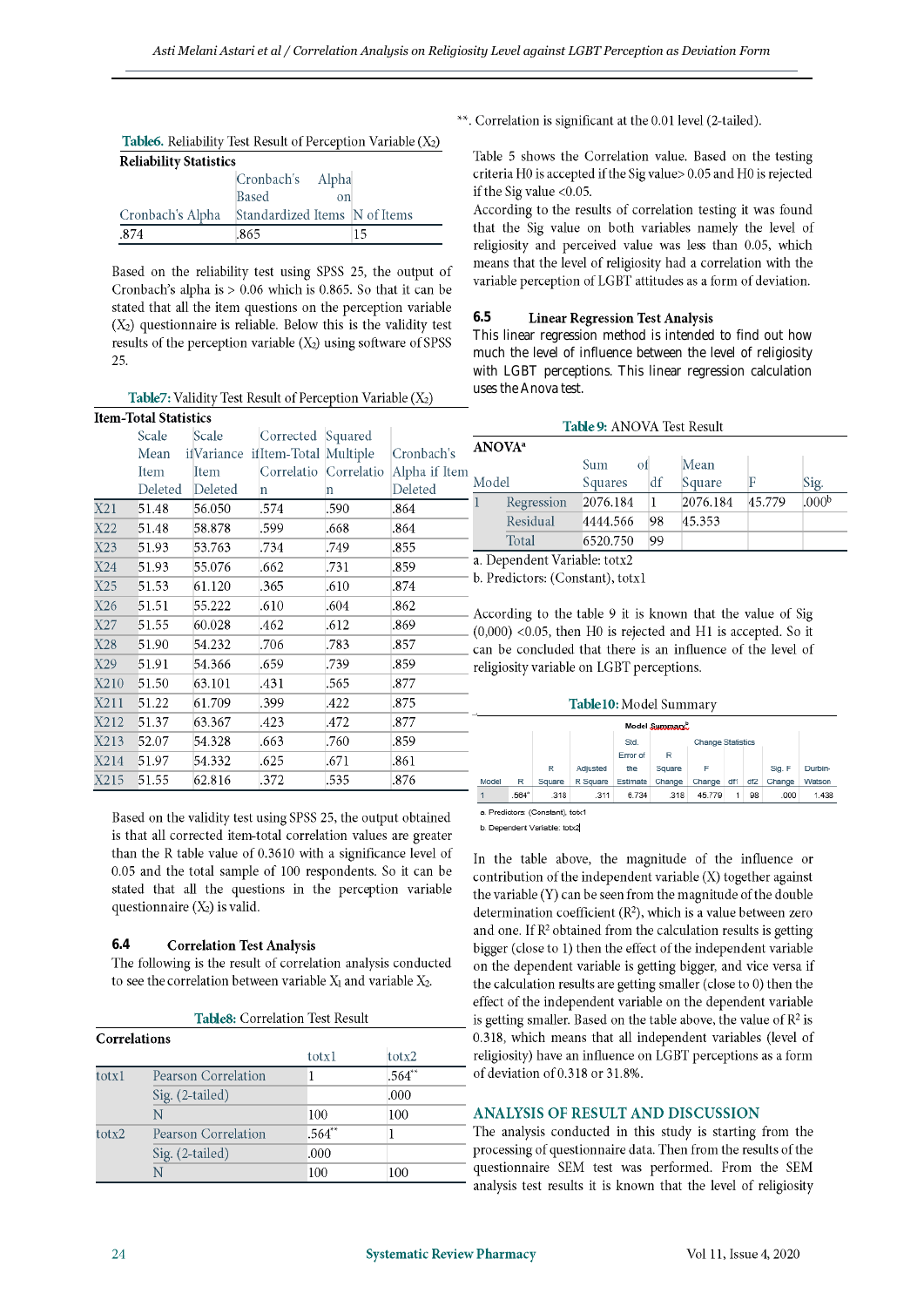variable has a positive correlation to the LGBT perception variable, the estimated value of 0.564 shown in table 2 shows that the correlation between the level of religiosity with perception has an approach that is weak.

Then the reliability and validity test is performed, after the data is declared reliable and valid the test is continued by conducting a correlation analysis to find out whether there is a correlation or correlation between the religiosity level variables on the LGBT perspective variable. The results of correlation analysis using Pearson correlation can be seen that the variable level of religiosity has a correlation or correlation with LGBT perception variables.

Next carry out a linear regression analysis using the ANOVA test. This linear regression test is intended to determine how much the level of influence between the level of religiosity with LGBT perceptions, the results of the analysis obtained by anova testing, it can be seen that the influence of the variable level of religiosity on LGBT perceptions as a form of deviation is 0.318 or 31.8%.

The level of religiosity referred to in this study contains everyone's knowledge about the rules that exist in the teachings of his religion, especially Islam. Basically, the level of religious knowledge possessed by someone will be used as a reference to behave in their lives.

A person with a good level of religiosity is considered capable of leading himself to do good throughout his life and applies also to the opposite. But not for humans.

According to (Mujib, 2006) in his book entitled "Islamic Personality in Psychological Perspectives" explained that humans have 3 substances of life, namely: physical, spiritual and nafsani substances. In this nafsani substance itself is divided into 3 different dimensions, including: the dimension of heart, the dimension of reason and the dimension of lust. In contrast to Al-Ghazali which states that there is a potential in humans that is not included in the passions, he is the power of God (Quwwatan Rabbaniyah). God's power is a strength that comes from the gift of Divine light. By using this power, it will be easy for humans to subdue the three forces above (Najati, 2001).

Mujib and Mudzakir (2001) explain explosively describing the workings of the human nafsani substance into 3 personalities, namely: muthmainnah personality which is dominated by lust, personality of lawwamah which is dominated by reason and ammarah personality which is dominated by lust.

In Islam, the term homosexual is known as Liwath. This deviant act of Liwath is certainly very contrary to Islamic sharia law and if left unchecked can damage the young generation of the nation. If taken based on the explanation of Mujib and Mudzakir (2001), Liwath is included in the ammarah personality where the personality is dominated by lust, assisted by the power of reason and the power of heart.

The perpetrators of LGBT deviations are pursuing the principle of enjoyment according to their desires (lust) by ignoring the rules of existing norms. Of course, this deviation is not an act that needs to be protected by the Act but rather as a disease of society that must be cured and eliminated.

## **CONCLUSION**

Based on the results of the study and the results of the analysis

that has been done, the following conclusions can be drawn:

- The level of religiosity has a correlation with LGBT **1.** perception as deviation form. This can be seen from the results of the output that has produced the P-Value variable level of religiosity <0.01 so that H0 is rejected. Then this level of religiosity variable has a positive correlation with the perception variable. The level of influence between the religiosity level variables on the perception variable can be seen from the results of the linear regression test, the influence of the religiosity level variable on LGBT perceptions as a form of deviation of 0.318 or 31.8%.
- **2.** The religiosity; level of person is influenced by 3 important substances in himself, namely: physical, spiritual and nafsani substances. But there is a potential in human beings not included in the lust, where if humans are able to use it he can subdue 3 previous forces, namely the power of God (Quwwatan Rabbaniyah). The level of religiosity of a person can be seen from how strongly he holds the lust that is in him.
- **3.** LGBT's perception as deviant behavior is influenced by the desire to pursue the principle of pleasure in following its passions by ignoring the norms and rules that apply.

# **SUGGESTION**

LGBT is a deviant behavior that is not in accordance with the laws and regulations as well as human nature which is regulated in Islamic teachings. This LGBT community shouldn't have protection. LGBT is a community disease that must be cured and eliminated, because it can threaten the future of the young generation. Some ways that can be done include providing early education about this deviant behavior, educating the dangers and risks that can arise from the existence of this type of correlation and strengthening the law prohibiting this type of correlation.

## **REFERENCES**

- Alodya, Dewi, Fitriani. "Analysis of the Effect of 1. Consumer Decision Factors with Structural Equation Modeling Partial Least Square". Journals. Department of Mathematics Education, UPI FPMIPA. 2017.
- 2. Azra, Azyumardi, *Islamic Education, Tradition and Modernization Amidst the Challenges of the Third Millennium,* Jakarta: Kencana Prenada Media Group, 2012.
- 3. Baharuddin. (2007). The Paradigm of Islamic Psychology. Yogyakarta: Student Library.
- 4. Darajat, Zakiah, Dkk., Islamic Education, Jakarta: Earth Literacy.
- 5. Fatwa Majelis Ulama Indonesia No.57, Th. 2014, About Lesbian, Gay, Sodomy and Sexual Abuse.
- 6. Gumiandari, S. (2011). Human personality in the perspective of Islamic psychology: A critical study of the psychology of modern personality. Holistic, 12 (1), 252-292
- 7. Haryono, S. & Wardoyo, P. 2013. Structural Equation Modeling (SEM) untuk Penelitian Manajemen. Jakarta: PT Intermedia Personalia Utama Jakarta